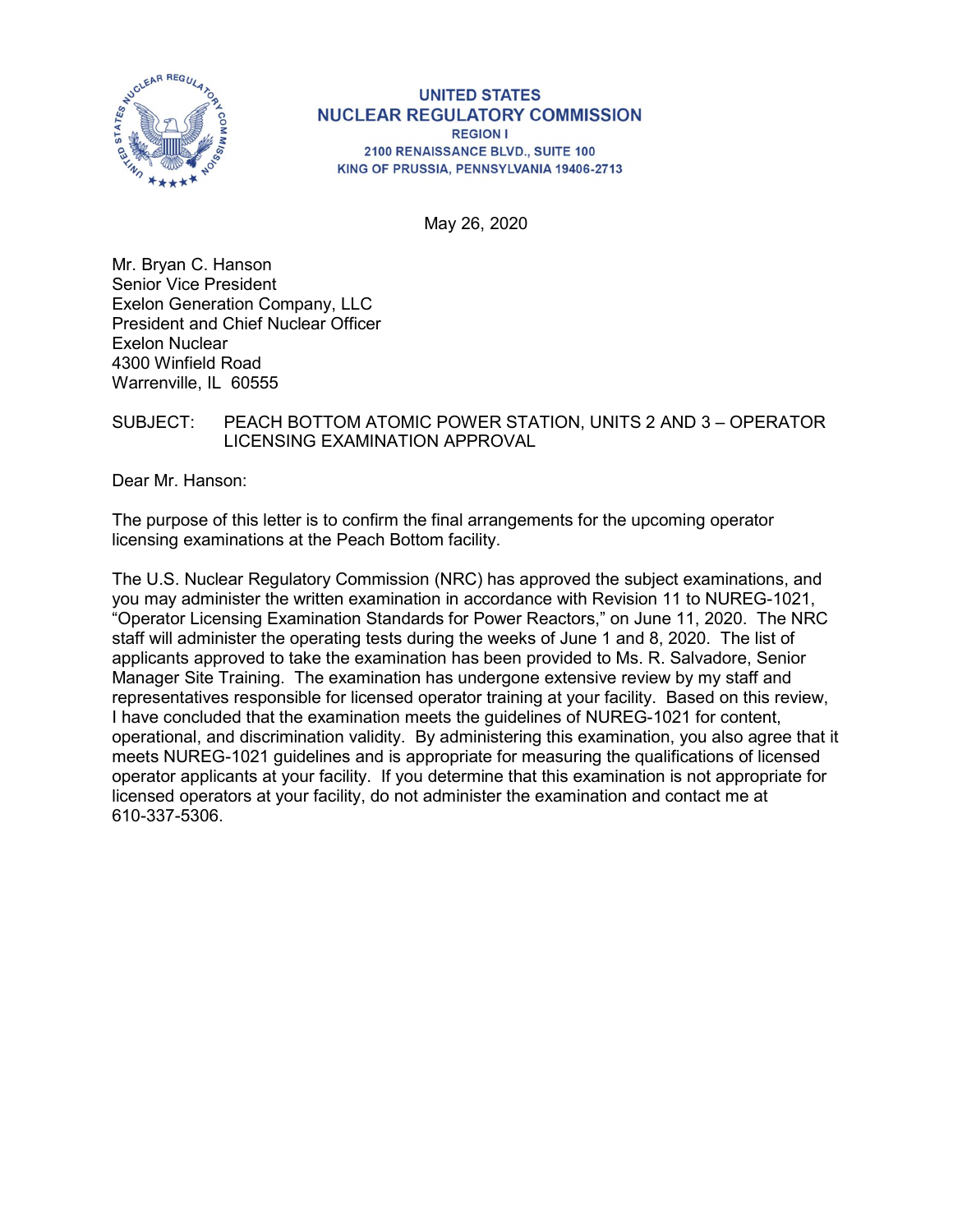### B. Hanson 2

Please contact your Chief Examiner, Todd Fish, at 610-337-5369, if you have any questions or identify any errors or changes in the license level (reactor operator or senior reactor operator) or type of examination (partial or complete written examination or operating test, or both) specified for each applicant approved to take the examination.

Sincerely,

X /RA/

Signed by: Donald E. Jackson Donald E. Jackson, Chief

Operations Branch Division of Reactor Safety

Docket Nos. 50-277 and 50-278 License Nos. DPR-44 and DPR-56

cc: Distribution via ListServ ®